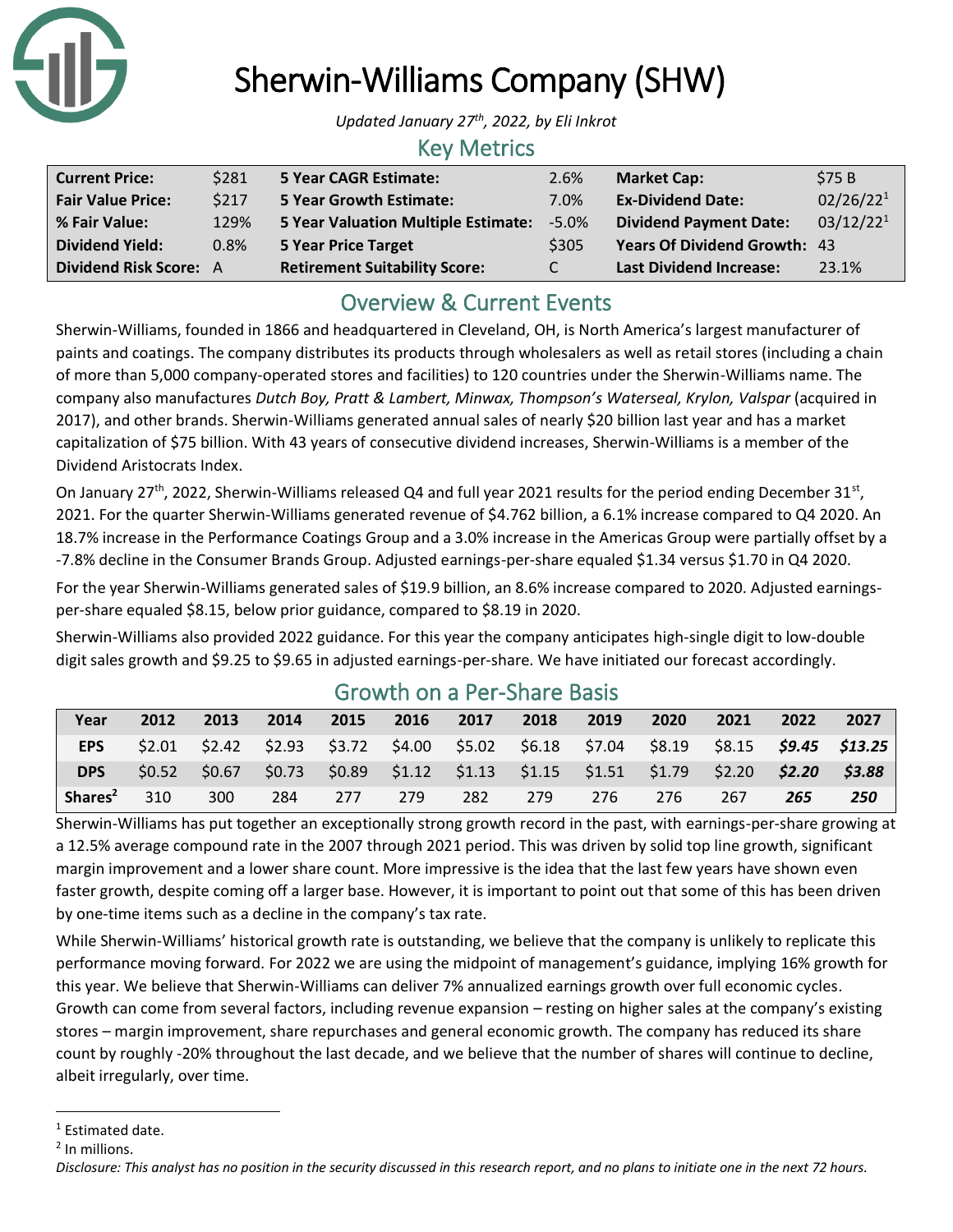

## Sherwin-Williams Company (SHW)

#### Valuation Analysis

| Year                                                       | 2012 | 2013 | 2014 | 2015 2016 | 2017 | 2018    | 2019    | $\sim$ 2020 $\sim$ | $-2021$ | <b>Now</b> | 2027    |
|------------------------------------------------------------|------|------|------|-----------|------|---------|---------|--------------------|---------|------------|---------|
| Avg. P/E 21.3 24.3 24.1 24.3 23.2 22.8 22.2 23.2 24.9 34.7 |      |      |      |           |      |         |         |                    |         | 29.8 23.0  |         |
| Avg. Yld. 1.2% 1.1% 1.0% 1.0% 1.2%                         |      |      |      |           | 1.0% | $0.8\%$ | $0.9\%$ | $0.9\%$            | 0.8%    | 0.8%       | $1.3\%$ |

Sherwin-Williams has been a high-quality growth name during the last decade and indeed over the company's history. As a result, shares have generally commanded a premium valuation – trading hands around 25 times earnings on average during the last 10 years. Given a slower anticipated growth rate, we are using 23 times earnings as a starting point for fair value. With a multiple near 30 times our expectation of this year's earnings, shares could face a valuation headwind.

## Safety, Quality, Competitive Advantage, & Recession Resiliency

| Year   | 2012 2013         | 2014 2015 2016 2017 2018 2019 2020 2021 2022 2027 |  |                                        |  |  |        |
|--------|-------------------|---------------------------------------------------|--|----------------------------------------|--|--|--------|
| Payout | $\sqrt{26\%}$ 28% | $\sim$ 25% $\sim$                                 |  | 24% 28% 23% 19% 21% 22% 27% <b>23%</b> |  |  | $29\%$ |

Sherwin-Williams has raised its dividend consistently for decades, but its dividend payout ratio has never risen to a high level. Indeed, the payout ratio has actually declined in the last decade, as dividend increases have trailed earnings-pershare improvement over the years. While the dividend appears exceptionally well covered, the combination of a low payout ratio and above average valuation make for a lackluster dividend yield.

Sherwin-Williams is not necessarily in a high-growth industry, but its entrenched position offers the company its fair share of competitive advantages, allowing the business to grow consistently. Further, acquisitions are a way for Sherwin-Williams to enhance its presence, with the Valspar transaction being a good example.

During the last recession Sherwin-Williams posted earnings-per-share of \$4.70, \$4.00, \$3.78, and \$4.21 over the 2007 through 2010 stretch (with a growing dividend). This is somewhat surprising for a company in the paints and coatings industry – generally thought to be a cyclical business – but illustrates the underlying strength of the company.

## Final Thoughts & Recommendation

Shares are up 23% in the last year. Sherwin-Williams has been a great investment during the majority of the last decade. However, moving forward we are forecasting 2.6% total return potential, stemming from 7% growth and a 0.8% starting dividend yield offset by the potential for a valuation headwind. While we are not enthused by the current valuation, we are encouraged by the underlying strength of the business. Shares earn a hold rating.



## Total Return Breakdown by Year

#### [Click here to rate and review this research report. Your feedback is important to us.](https://suredividend.typeform.com/to/S0SIkB)

*Disclosure: This analyst has no position in the security discussed in this research report, and no plans to initiate one in the next 72 hours.*

*Updated January 27th , 2022, by Eli Inkrot*